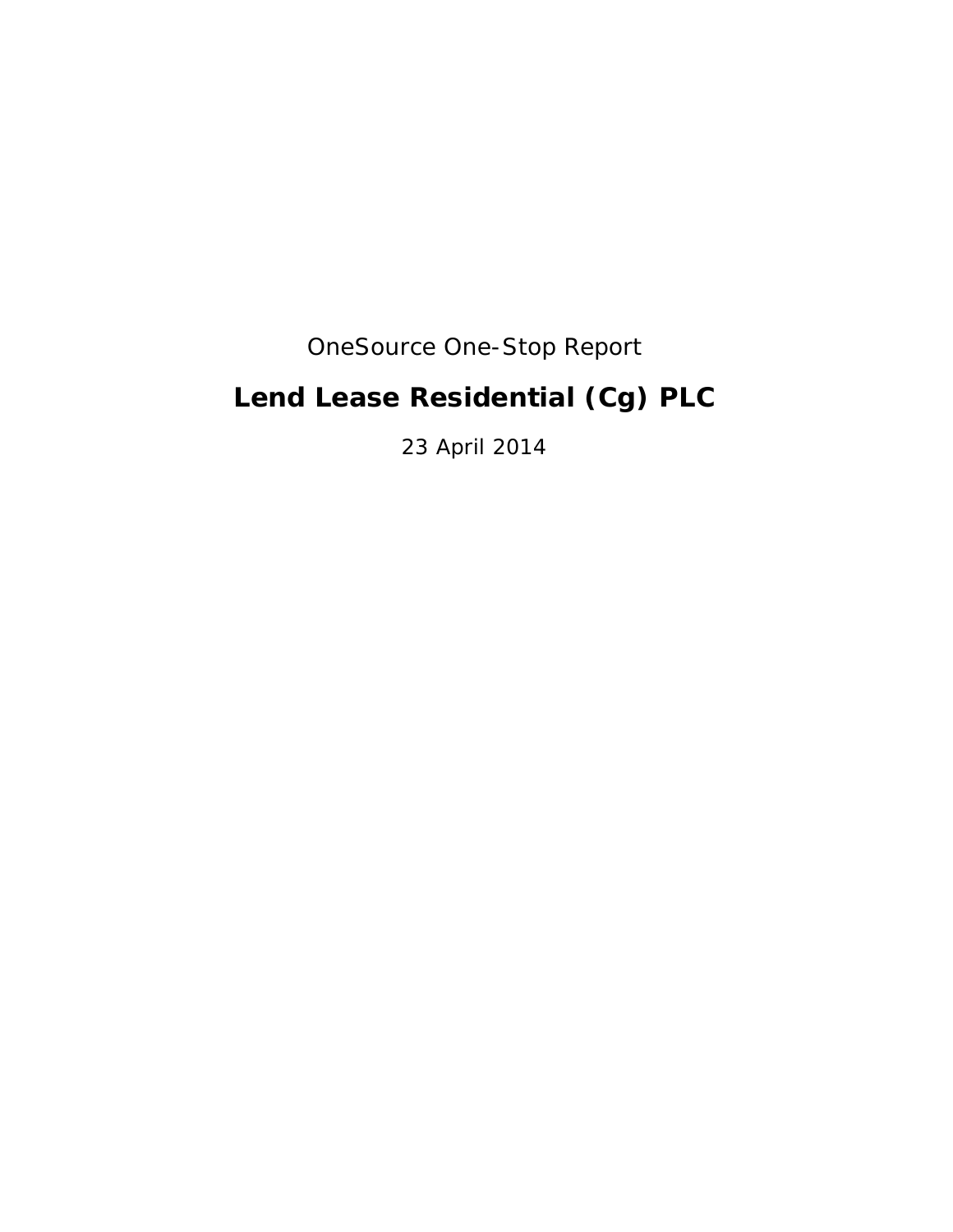## **Lend Lease Residential (Cg) PLC**

London, United Kingdom , **URL:** http://www.crosbyhomes.co.uk

#### **Annual Profit & Loss**

Financials in: USD (000)

Except for share items (millions) and per share items (actual units)

## *i* Financial Glossary

|                                   | 30-Jun-2013 | 30-Jun-2012 | 30-Jun-2011  | 30-Jun-2010 | 30-Jun-2009 |
|-----------------------------------|-------------|-------------|--------------|-------------|-------------|
| Period Length                     | 52 Weeks    | 52 Weeks    | 52 Weeks     | 52 Weeks    | 52 Weeks    |
| <b>Filed Currency</b>             | GBP         | GBP         | GBP          | GBP         | GBP         |
| Exchange Rate (Period Average)    | 0.637671    | 0.631353    | 0.629106     | 0.633607    | 0.627423    |
| Consolidated                      | <b>No</b>   | No          | <b>No</b>    | No          | <b>No</b>   |
|                                   |             |             |              |             |             |
| <b>Total Turnover</b>             | 33,299.3    | 814.1       | 4,606.5      | 75,027.5    | 46,950.8    |
| Cost of Sales                     | 33,968.9    | 2,124.0     | 8,739.4      | 66,014.1    | 103,741.9   |
| Gross Profit                      | $-669.6$    | $-1,309.9$  | $-4,132.8$   | 9,013.5     | $-56,791.1$ |
| Depreciation                      | 0.0         | 0.0         | 1,351.1      | 809.6       | 1,031.2     |
| Other Expenses                    | 6,069.0     | 2,401.2     | 50,953.3     | 28,298.3    | 18,022.9    |
| Operating Profit                  | $-6,738.6$  | $-3,711.1$  |              |             | $-74,814.0$ |
| Other Income                      | 473.6       | 231.2       | 6,938.4      | 2,506.3     | 3,496.8     |
| <b>Interest Paid</b>              | 2,262.9     | 1,647.3     | 6,779.5      | 8,080.7     | 15,812.3    |
| <b>Exceptional Income</b>         | 0.0         | 0.0         | $-2,660.9$   | 91.5        | 0.0         |
| <b>Discontinued Operations</b>    | 0.0         | 0.0         | 0.0          | 0.0         | 0.0         |
| Profit Before Taxes               | $-8,527.9$  | $-5,127.1$  | $-57,588.1$  | $-24,767.7$ | $-87,129.5$ |
| Tax Payable / Credit              | $-23,461.9$ | 58.6        | $-1,313.0$   | $-1,458.3$  | $-145.0$    |
| <b>Extraordinary Items/Debits</b> | 0.0         | 0.0         | 0.0          | 0.0         | 0.0         |
| Dividends                         | 0.0         |             |              |             |             |
| <b>Profit After Taxes</b>         | 14,934.0    | $-5,185.7$  | $-56, 275.1$ | $-23,309.4$ | $-86,984.4$ |
| <b>Audit Fees</b>                 | 39.2        | 39.6        | 89.0         | 77.3        | 140.3       |
| Non Audit Fees                    |             |             |              |             | 0.0         |
| Number of Employees               | $\Omega$    | 5           | 10           | 17          | 60          |
| Wages                             | 112.9       | 565.5       | 855.2        | 1,928.6     | 9,322.3     |
| Social Security Costs             | 0.0         | 72.9        | 122.4        | 271.5       | 937.2       |
| Pensions                          | 0.0         | 6.3         | 22.3         | 63.1        | 89.3        |
| <b>Other Pension Costs</b>        | 0.0         | 47.5        | 81.1         | 135.7       | 642.3       |
| <b>Employees Remuneration</b>     | 112.9       | 685.8       | 1,058.6      | 2,335.8     | 10,901.7    |
| <b>Directors Emoluments</b>       | 0.0         | 41.2        | 193.9        | 666.0       | 795.3       |
| Other Costs                       | 0.0         | 0.0         | 0.0          | 0.0         | 0.0         |
| <b>Directors Remuneration</b>     | 0.0         | 47.5        | 216.2        | 729.2       | 884.6       |
| <b>Highest Paid Director</b>      | 0.0         | 47.5        | 216.2        | 358.3       | 345.9       |

### **Annual Balance Sheet**

Financials in: USD (000)

| <b>Financial Glossary</b> |              |             |             |                |             |             |
|---------------------------|--------------|-------------|-------------|----------------|-------------|-------------|
|                           |              | 30-Jun-2013 | 30-Jun-2012 | 30-Jun-2011    | 30-Jun-2010 | 30-Jun-2009 |
| Filed Currency            |              | <b>GBP</b>  | GBP         | <b>GBP</b>     | GBP         | GBP         |
| Exchange Rate             |              | 0.655734    | 0.64529     | 0.622878       | 0.668405    | 0.60722     |
|                           | Consolidated | No          | <b>No</b>   | N <sub>o</sub> | No.         | <b>No</b>   |
|                           |              |             |             |                |             |             |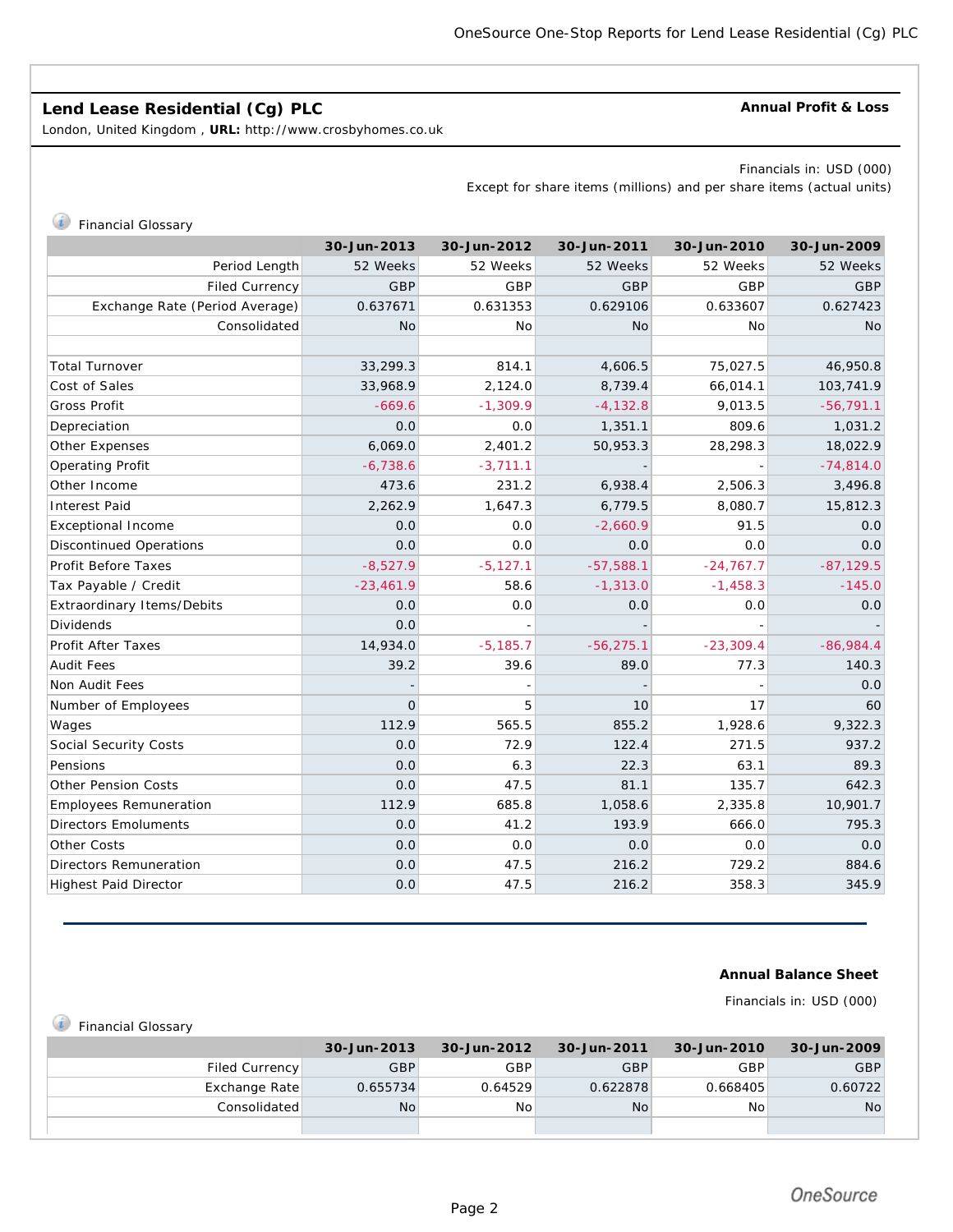| Land & Buildings                                   | 0.0          | 0.0          | 0.0          |               | 1,360.3       |
|----------------------------------------------------|--------------|--------------|--------------|---------------|---------------|
| Fixtures & Fittings                                | 0.0          | 0.0          | 0.0          |               | 2,236.4       |
| Plant & Vehicles                                   | 0.0          | 0.0          | 0.0          |               | 19.8          |
| <b>Total Tangible Fixed Assets</b>                 | 0.0          | 0.0          | 0.0          | 1,271.7       | 3,616.5       |
| Intangible Assets                                  | 0.0          | 0.0          | 0.0          | 0.0           | 0.0           |
| Investments                                        | 36,112.2     | 14,680.2     | 16,399.7     | 20,357.4      | 49,453.3      |
| <b>Total Fixed Assets</b>                          | 36,112.2     | 14,680.2     | 16,399.7     | 21,629.1      | 53,069.7      |
| <b>Stocks</b>                                      | 0.0          | 0.0          | 0.0          | 0.0           | 0.0           |
| Work in Progress                                   | 99,866.8     | 119,361.8    | 110,219.0    | 107,524.7     | 170,720.7     |
| Total Stocks Work In Progress                      | 99,866.8     | 119,361.8    | 110,219.0    | 107,524.7     | 170,720.7     |
| <b>Inter-Company Debtors</b>                       | 37,995.6     | 15,650.3     | 18,168.9     | 59,473.0      | 84,394.5      |
| Director Loans                                     | 0.0          | 0.0          | 0.0          | 0.0           | 0.0           |
| Other Debtors                                      | 2,153.3      | 2,140.1      | 1,345.4      | 1,509.6       | 2,951.2       |
| <b>Total Debtors</b>                               | 40,148.9     | 17,790.4     | 19,514.2     | 60,982.5      | 87,345.6      |
| Cash and Equivalents                               | 33,685.9     | 5,588.2      | 6,784.6      | 6,484.1       | 7,534.3       |
| <b>Other Current Assets</b>                        | 3,356.5      | 14, 153.3    | 14,815.1     | 14,359.6      | 18,018.2      |
| <b>Total Current Assets</b>                        | 177,058.2    | 156,893.8    | 151,332.9    | 189,350.9     | 283,618.9     |
| <b>Total Assets</b>                                | 213,170.4    | 171,574.0    | 167,732.6    | 210,980.0     | 336,688.6     |
| <b>Trade Creditors</b>                             |              | 8,300.1      | 5,402.3      | 6,509.5       |               |
| <b>Bank Overdraft</b>                              | 0.0          | 0.0          | 0.0          | 0.0           | 0.0           |
| <b>Inter-Company Creditors</b>                     | 115,887.0    | 100,689.6    | 91,915.2     | 322,764.1     | 429,582.5     |
| Director Loans (Current Liability)                 | 0.0          | 0.0          | 0.0          | 0.0           | 0.0           |
| Hire Purchase (Current Liability)                  | 0.0          | 0.0          | 0.0          | 0.0           | 0.0           |
| Finance Lease (Current Liability)                  | 0.0          | 0.0          | 0.0          | 0.0           | 0.0           |
| Total Finance Lease/Hire Purchase                  | 0.0          | 0.0          | 0.0          | 0.0           | 0.0           |
| (Current Liability)                                |              |              |              |               |               |
| <b>Total Short Term Loans</b>                      | 0.0          | 0.0          | 0.0          | 0.0           | 0.0           |
| Social Security/VAT                                | 0.0          |              |              |               |               |
| Corporation Tax                                    | 0.0          |              |              |               |               |
| Other Current Liabilities                          | 10,383.8     | 977.9        | 1,176.8      | 3,661.0       | 15,547.9      |
| <b>Total Current Liabilities</b>                   | 126,270.8    | 109,967.6    | 98,494.4     | 332,934.6     | 445,130.4     |
| Group Loans (Long Term Liability)                  | 0.0          | 0.0          | 0.0          | 0.0           | 0.0           |
| Director Loans (Long Term Liability)               | 0.0          | 0.0          | 0.0          | 0.0           | 0.0           |
| Hire Purchase (Long Term Liability)                | 0.0          | 0.0          | 0.0          | 0.0           | 0.0           |
| Leasing (Long Term Liability)                      | 0.0          | 0.0          | 0.0          | 0.0           | 0.0           |
| Total Hire Purchase Loans (Long Term<br>Liability) | 0.0          | 0.0          | 0.0          | 0.0           | 0.0           |
| Other Long Term Loans                              | 0.0          | 0.0          | 0.0          | 0.0           | 0.0           |
| Accruals/Deferred Income (Long Term<br>Liability)  |              | 0.0          | 0.0          | 0.0           | 0.0           |
| Other Long Term Liabilities                        | 11,890.5     | 0.0          | 0.0          | 0.0           | 0.0           |
| <b>Total Long Term Liabilities</b>                 | 11,890.5     | 0.0          | 0.0          | 0.0           | 0.0           |
| Deferred Taxation                                  | 0.0          | 0.0          | 0.0          | 0.0           | 0.0           |
| <b>Other Provisions</b>                            | 0.0          | 141.0        | 305.0        | 216.9         | 1,717.7       |
| <b>Total Provisions</b>                            | 0.0          | 141.0        | 305.0        | 216.9         | 1,717.7       |
| <b>Issued Capital</b>                              | 246,423.3    | 250,411.4    | 259,421.5    | 2,375.8       | 2,615.2       |
| Share Premium Accounts                             | 4.6          | 4.6          | 4.8          | 4.5           | 4.9           |
| <b>Revaluation Reserve</b>                         | 0.0          | 0.0          | 0.0          | 0.0           | 0.0           |
| <b>Retained Earnings</b>                           | $-175,714.7$ | $-193,316.2$ | $-195,015.6$ | $-128,766.3$  | $-117,418.8$  |
| Other Reserves                                     | 4,296.0      | 4,365.5      | 4,522.6      | 4,214.5       | 4,639.2       |
| Minority Interests (Balance Sheet)                 | 0.0          | 0.0          | 0.0          | 0.0           | 0.0           |
| <b>Total Shareholders Funds</b>                    | 75,009.1     | 61,465.4     | 68,933.2     | $-122, 171.5$ | $-110, 159.4$ |
| Net Worth                                          | 75,009.1     | 61,465.4     | 68,933.2     | $-122, 171.5$ | $-110, 159.4$ |
|                                                    |              |              |              |               |               |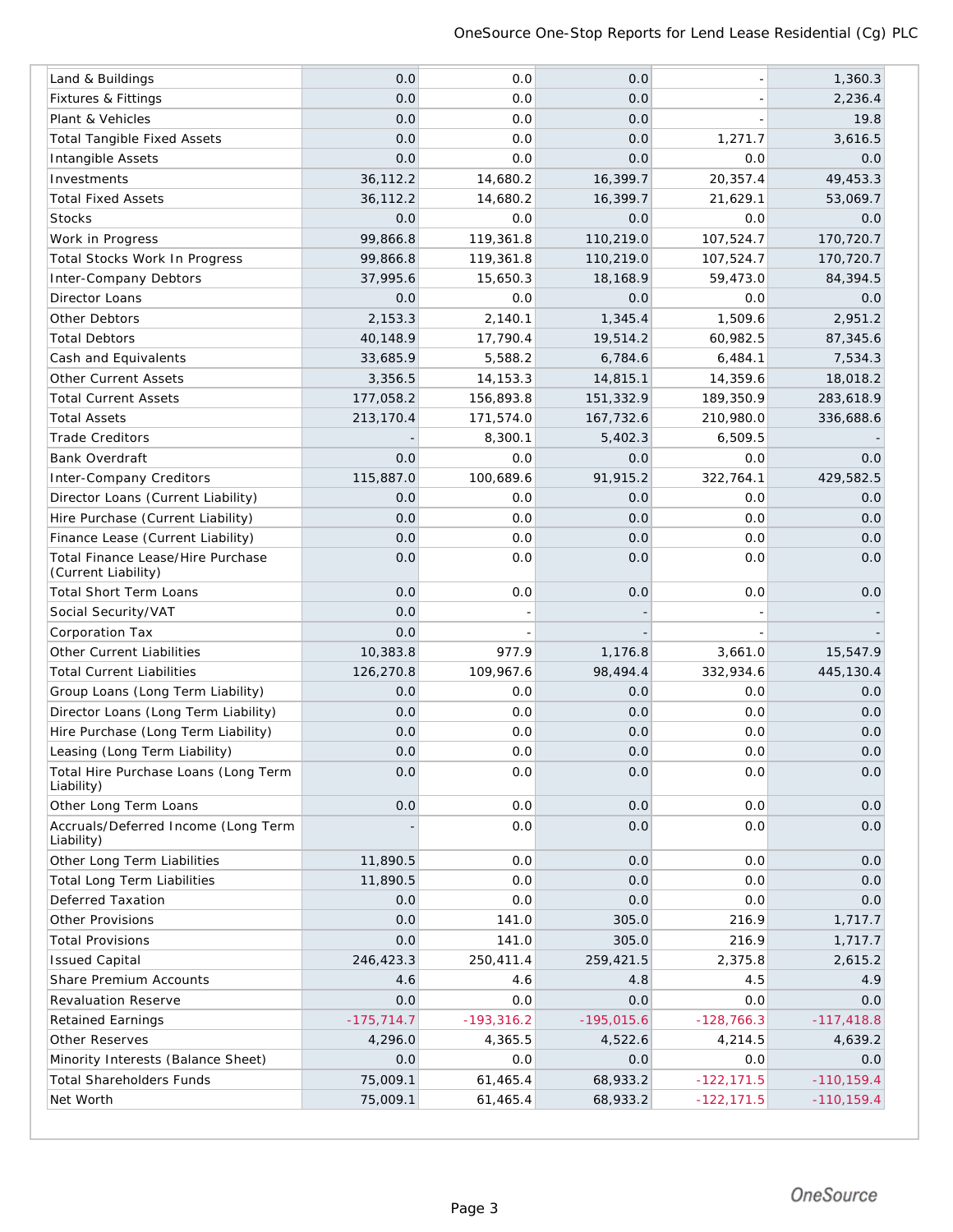### **Annual Cash Flows**

## Financials in: USD (000)

*i* Financial Glossary

|                                | 30-Jun-2013 | 30-Jun-2012 | 30-Jun-2011 | 30-Jun-2010 | 30-Jun-2009 |
|--------------------------------|-------------|-------------|-------------|-------------|-------------|
| Period Length                  | 52 Weeks    | 52 Weeks    | 52 Weeks    | 52 Weeks    | 52 Weeks    |
| Filed Currency                 | GBP         | <b>GBP</b>  | <b>GBP</b>  | GBP         | <b>GBP</b>  |
| Exchange Rate (Period Average) | 0.637671    | 0.631353    | 0.629106    | 0.633607    | 0.627423    |
| Consolidated                   | No          | <b>No</b>   | No          | No          | <b>No</b>   |
|                                |             |             |             |             |             |

### **Annual Ratios**

Financials in: USD (000)

|                                       | 30-Jun-2013 | 30-Jun-2012 | 30-Jun-2011  | 30-Jun-2010 | 30-Jun-2009 |
|---------------------------------------|-------------|-------------|--------------|-------------|-------------|
| Period Length                         | 52 Weeks    | 52 Weeks    | 52 Weeks     | 52 Weeks    | 52 Weeks    |
| <b>Filed Currency</b>                 | GBP         | GBP         | GBP          | GBP         | GBP         |
| Exchange Rate                         | 0.655734    | 0.64529     | 0.622878     | 0.668405    | 0.60722     |
| Consolidated                          | <b>No</b>   | <b>No</b>   | <b>No</b>    | No          | <b>No</b>   |
|                                       |             |             |              |             |             |
| <b>Current Ratio</b>                  | 1.40        | 1.43        | 1.54         | 0.57        | 0.64        |
| Liquidity Ratio                       | 0.61        | 0.34        | 0.42         | 0.25        | 0.25        |
| Stock Turnover                        | 0.32        | 0.01        | 0.04         | 0.66        | 0.28        |
| Working Capital by Sales              | 156.84%     | 5,891.25%   | 1,135.68%    | $-201.88%$  | $-332.92\%$ |
| Return on Capital                     | $-9.54%$    | $-8.14%$    | $-84.01%$    |             |             |
| Return on Assets                      | $-3.89%$    | $-2.92%$    | $-34.68%$    | $-11.13%$   | $-26.74%$   |
| Profit Margin                         | $-25.61%$   | $-629.77%$  | $-1,250.14%$ | $-33.01%$   | $-185.58%$  |
| Return on Shareholders Funds          | $-11.06%$   | $-8.16%$    | $-84.38%$    |             |             |
| Borrowing Ratio                       | 154.50%     | 163.82%     | 133.34%      | $-264.19%$  | $-389.96%$  |
| <b>Equity Gearing</b>                 | 35.19%      | 35.82%      | 41.10%       | $-57.91%$   | $-32.72%$   |
| Interest Coverage                     | $-3.77$     | $-3.11$     | $-8.49$      | $-3.07$     | $-5.51$     |
| Sales by Tangible Assets              |             |             |              | 5,593.00    | 1,341.00    |
| Average Remuneration per Employee     |             | 134.2       | 106.9        | 130.2       | 187.7       |
| Profit per Employee                   |             | $-1,003.3$  | $-5,816.4$   | $-1,381.1$  | $-1,500.5$  |
| Sales per Employee                    |             | 159.3       | 465.3        | 4,183.6     | 808.5       |
| Capital Employed per Employee         |             | 12,321.3    | 6,923.8      | $-7, 173.8$ | $-1,807.4$  |
| Tangible Assets per Employee          |             |             |              | 74.8        | 60.3        |
| Total Assets per Employee             |             | 34,314.8    | 16,773.3     | 12,410.6    | 5,611.5     |
| <b>Employee Remuneration by Sales</b> | 0.34%       | 84.24%      | 22.98%       | 3.11%       | 23.22%      |
| Creditor Days (Cost of Sales Based)   |             | 1,457.82    | 223.39       | 37.97       |             |
| Creditor Days (Sales Based)           |             | 3,803.39    | 423.82       | 33.41       |             |

© 2014 Experian Ltd. All rights reserved. Published by OneSource Information Services, Inc., April, 2014.